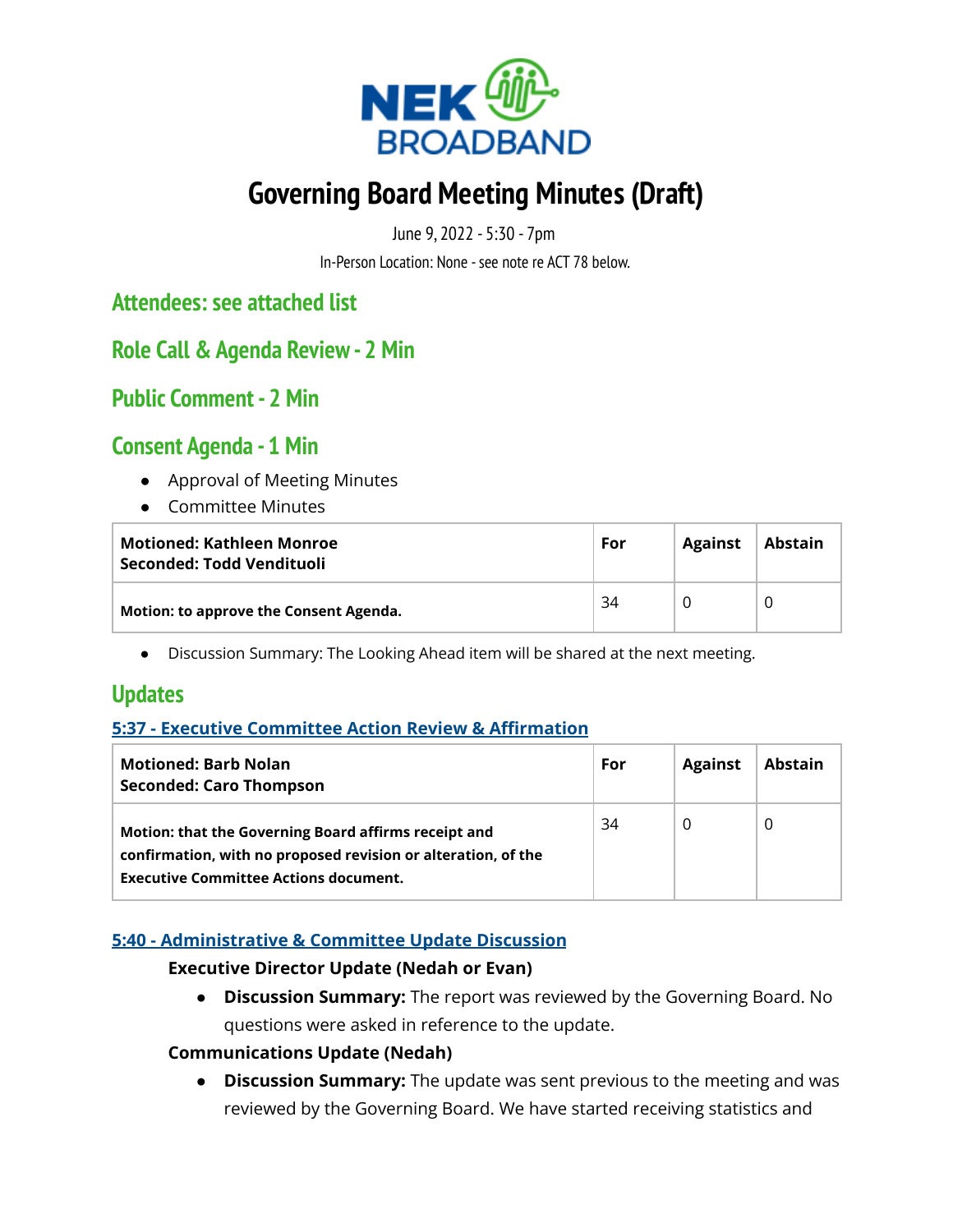metrics for our social media content and orders through Crowd Fiber. Updates are also being made to the website. NEK Broadband looks forward to having a completely updated website by the end of the month. The Communications group is collaborating with Nedah on what future structure and strategy look like. The Board was grateful for Nedah's work

### **Quarterly May Financial Reports- Kristen Fountain, Treasurer**

- **● Discussion Summary:** The expenses have been consistent throughout the first quarter. The Finance Committee will continue to review monthly reports and approve quarterly reports for the Governing Board Meeting. The Board will be receiving the next quarterly report in September. The Board is welcome to request reports and attend the Finance Committee meetings.
	- **○** Kristen Fountain (Treasurer) gave a presentation of the Statement of Activities (Profit and Loss) for Q1, 2022. The restricted grant funds are shown as a current liability. As the organization spends money, the funds are released through the appropriate accounts and spent on their restricted items. The organization looks forward to doing more construction in the coming months, which will raise the Capital Expenses.
	- Kristen Fountain (Treasurer) gave a presentation on the Statement of Financial Position (Balance Sheet). The accounts are currently not interest-bearing accounts. The Grants are restricted to the approved budget in the applications, which includes both capital expenses and administrative costs.
	- Christa continues to keep an eye on things through approval of invoices and review of financial reports.

## **Workforce Development Group (Morgan)**

**● Discussion Summary:** There is a rising issue with the Workforce Development piece. The organization is looking for Board members to join the working group to help solve this multi-layer issue. Board members may contact Evan, Morgan or Jami. Looking for creative solutions for paid internships/ education for trades to help solve the labor shortage in the NEK.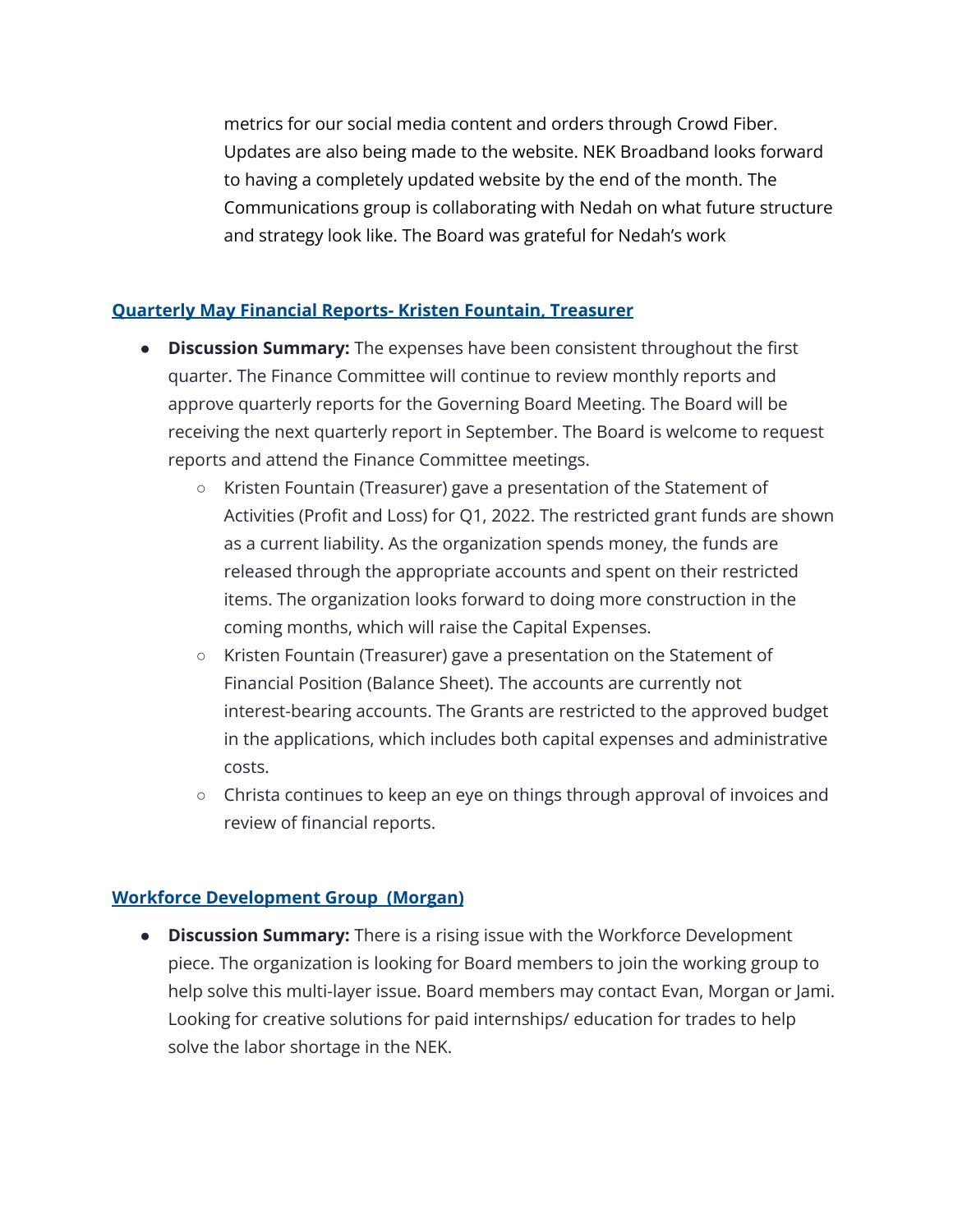## **Affordability Update**

- **● Discussion Summary:** Approximately 50% of the NEK region is below the income level of \$50K per year. We are registered with the ACP (Affordable Connectivity Program). Jonathan is currently working on a program to make the enrollment process easier. However, the ACP is not funded indefinitely. Potential approaches to the problems. Subscribers opting in based on AGI with the performance of random yearly audits.
	- **○** Universal Service Charge: that would fund subsidized slots for qualified individuals (with potential for voluntary additional donation).
	- Generate subsidized subscription slots based on the number of people who choose the highest service package (for every 2 who sign up at the highest level, we could subsidize 1 lower package).
- The group took into account the long-term resiliency of a program vs the business model and take rates. The group is in direct contact with Holly Groeshner (EAB-Equal Access to Broadband), will be meeting with her in the future, and utilizing the EAB in plans for the ACP. The group is awaiting more details on the potential outcomes of the take-rate from NRTC, to see if the ideas would impact the business model in a positive way.
	- The EAB is working to educate individuals through digital literacy.

#### **Communications Strategy and Breakout Prep**

- **● Group 1:** work being done in the community now: opportune time to communicate during Make-Ready work. Communicate differently to towns that have work being done in those areas (governing board member, selectboard, and clerk) with recommended actions: report to website, posters around town, ads during construction. Local papers, news, rotary, elks clubs.
- **● Group 2:** communication with town leaders. Want communication to be coming in a direct and consistent way to the town clerk and selectboard (not relying on governing board members) from Nedah. Have the governing board member act as a sounding board and funnel information from the towns to the governing board. Town clerks need to get materials, the selectboards rely on them to print something and get it to the selectboard. Physical communication to the general population.
- **● Group 3:** use multiple avenues (Facebook, Newsletters, FPF) of communication. Agree with printed press. Electric Depts could add to their newsletters, Chambers of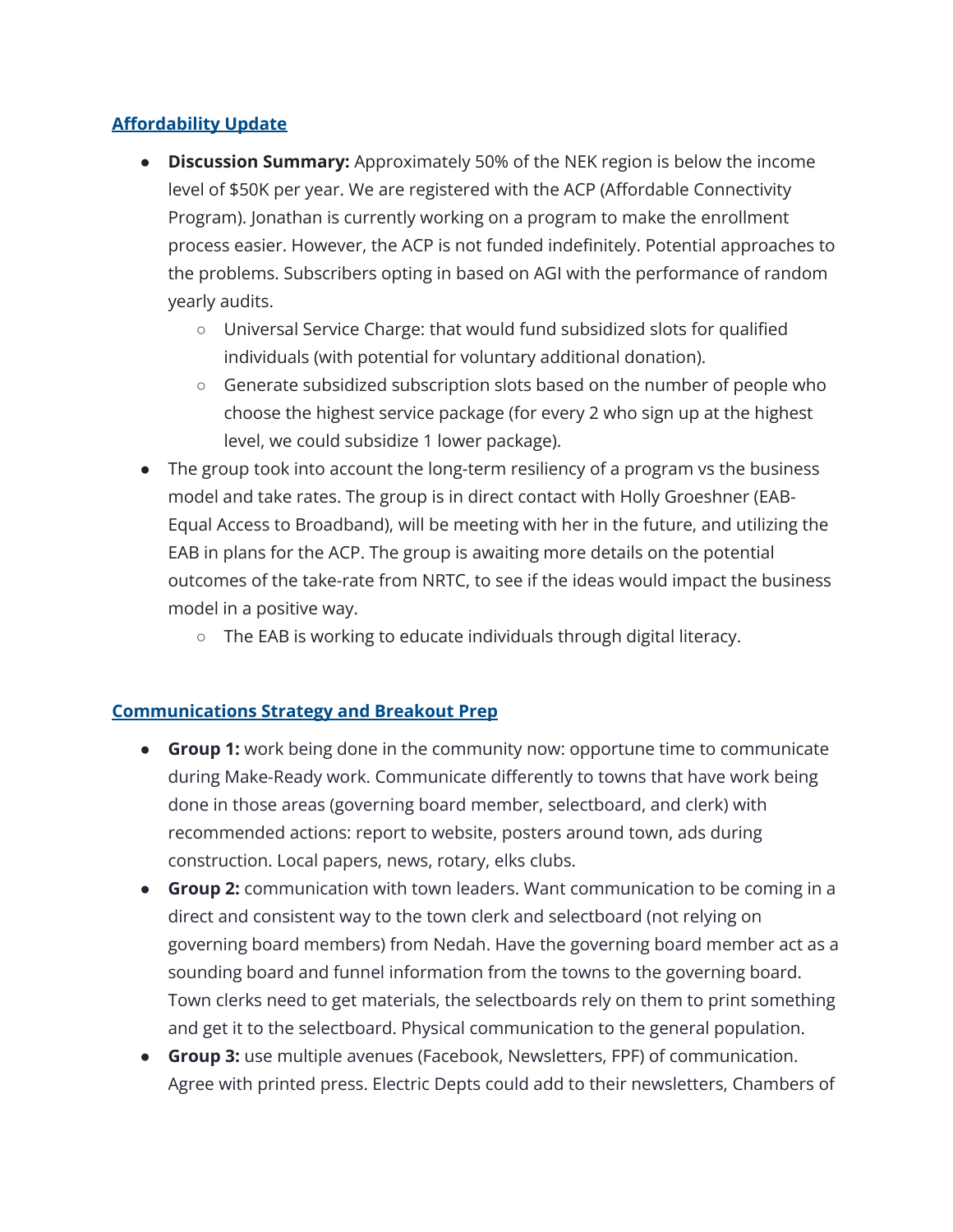Commerce, American Legion, any group could be useful in disseminating info. On the East coast, they may get news from NH. Utilize the "key people" in a neighbor to neighbor organized way.

- **● Group 4:** different channels: FB pages for community organizations and libraries, town newsletters, town clerk, Selectboard Minutes, consistent messaging (keeping it centralized), tailoring the communication for those who will not see active construction for some time emphasizing partnerships with digital literacy EAB, ACP, donations to help neighbors get broadband, Hiring of line workers "submit your resume."
- **● Group 5:** We're here to serve folks who are underserved or unserved and they may not be connected to the internet in another way. Nedah could give an ad/one-pager to the board members to hand out in their communities and would include a telephone number/ a blank form to get put on the list. PTA groups, post offices, the dump, libraries. It's important to share the message on "the specials" of our service.
- **● Group 6:** We should use all modes of communication, but the staff should take responsibility to push out communications, not relying on the governing board members to do that. Need to have both avenues going (send to board and towns), talking points to the board, not communicating to the right people (Hardwick: town manager, selectboard manager).

# **New Business**

# **Other Business**

# **Adjourn**

| <b>Motioned: Marty Feltus</b><br><b>Seconded: Barb Nolan</b> | For | <b>Against</b> | Abstain |
|--------------------------------------------------------------|-----|----------------|---------|
| <b>Motion: to adjourn</b>                                    | 34  |                | 0       |

#### **Respectfully Submitted,**

**Nedah Warstler, NEK Broadband, Clerk**